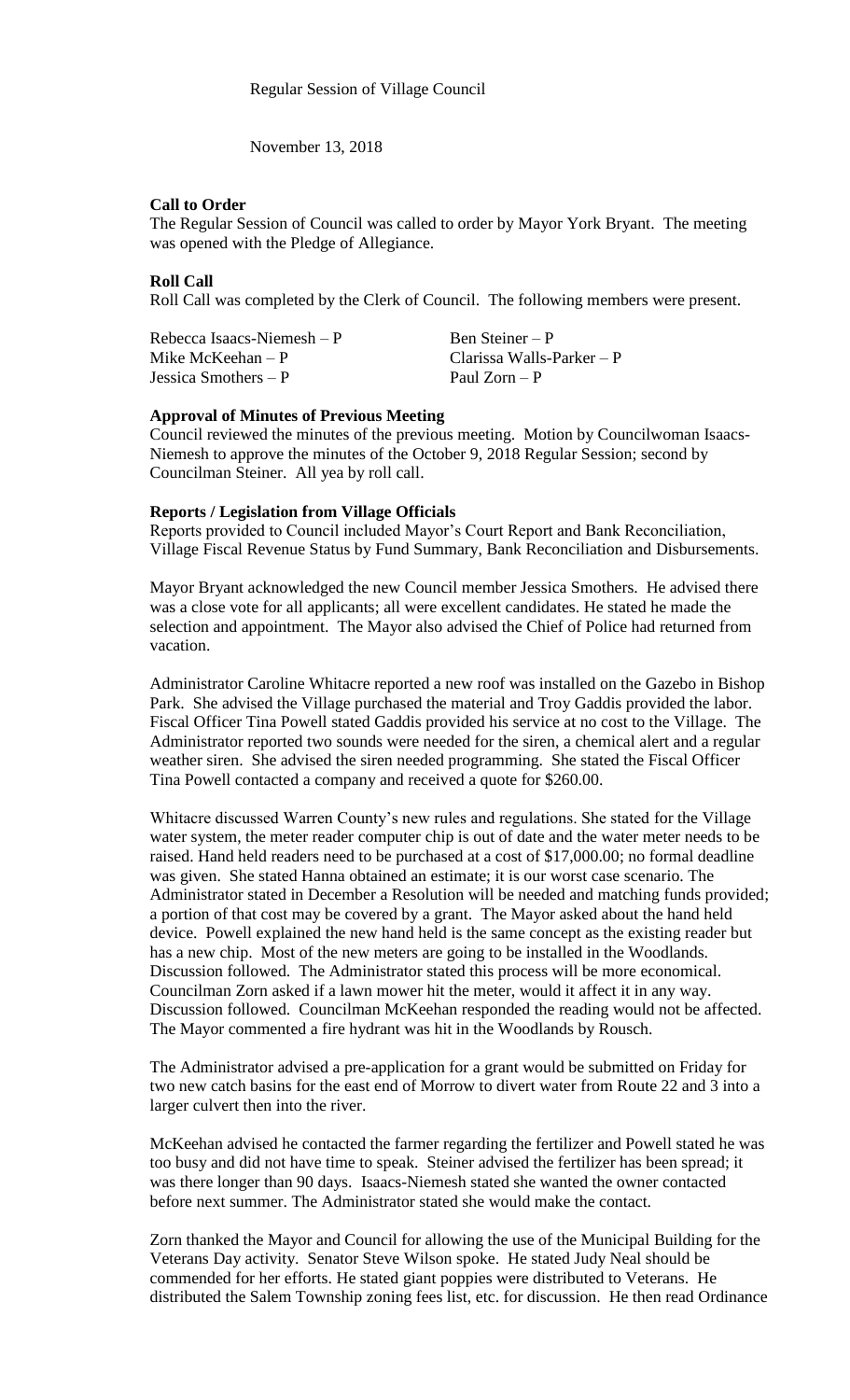# Regular Session of Village Council

November 13, 2018

10-98 and stated he wanted to reactivate it. The Mayor stated it is covered by Zoning and advised an additional committee was not needed. Discussion followed.

Councilwoman Walls-Parker stated people could bring items to the Zoning Inspector. Isaacs-Niemesh stated in the past we had problems with a committee. Chief Kilburn stated we have a three man committee. Kilburn stated he provided numerous photos of violations to Poe who became ill at the time. Heath commented the Ordinance is still active. Poe commented on what Ordinance 10-98 covers and asked when it was taken off the books. Kilburn stated it has never been taken off the books. Kilburn stated it is a problematic job to have. He advised many don't have resources to make repairs. Poe stated he was involved with the process a long time and he provided lists requiring action under Bob Brown and no action was taken when people came before him in Court. Mayor Bryant commented. Discussion followed. Isaacs-Niemesh asked how long the current Zoning Inspector had been on the job. She stated let us give him a chance. Discussion followed.

McKeehan gave scenarios of citizens being brought into Mayor's Court. He asked what action would be taken if citizens do not have money to make repairs. Discussion followed. He advised the Ordinance 10-98 should stay on the books; some things can be addressed, certainly trash, etc; he wants the community to look good. Kilburn stated what if people are told to put in new sidewalks. Luanne Cain commented on sidewalks and stated she wanted the Village to obtain grant/funding to do the sidewalks because many people need new sidewalks. Discussion followed. The Mayor stated please bring issues to our attention.

Walls-Parker reported Mrs. Demmitt stated street light bulbs were out on Main Street. Mayor Bryant advised 7 bulbs were out on Main Street and 2 near the Depot. Poe stated there was caution tape around each light that is out on Main Street. Walls-Parker also discussed *Christmas on Main* scheduled for Saturday, November 24th. She stated she was trying to put a parade together and wanted Council to walk in the parade. Walls-Parker stated the owner of Dane's Custom Cars would loan a golf cart to the Village for the parade. The Mayor complimented her efforts. Walls-Parker stated the parade line-up would be at 5pm; she gave the route for the parade. Mayor Bryant stated Mrs. Ducker would donate large stuffed animals for the children and had done so for the last three years. Discussion followed.

Isaacs-Niemesh complimented the organizers and the community on *Trunk or Treat*. She discussed an anonymous complaint to the Warren County Board of Elections stating she does not live in the Village. She stated she resides in the Village and has paid taxes for 15 years. She urged Council to come to the Community Christmas Dinner on December 8th and help the Firemen, Warren County Sheriff, etc. serve. She stated she delivered dinners last year. The Mayor advised there would be horses and a buggy and dinner at the old VFW. He advised there would be a meeting at 5pm on Thursday to coordinate activities. The Mayor asked citizens to help. He advised Isaacs-Niemesh would offer the prayer, Agnes McIntosh would cook the side items, Warren County Career Center would cook the turkeys and he would get the hogs and have them roasted. The Mayor stated donations were still being accepted. Discussion followed.

Isaacs-Niemesh referenced Ordinance 10-98 and stated some people are not able to make repairs and are doing the best they can. She advised assistance was provided by school Counselors and the Nurse who delivered winter clothing to families in need. The Mayor cited an example of help provided by the Depot a few winters earlier in the way of coats for a family in need.

The Administrator read a Resolution for Hazard Mitigation Grant Program/Storm Water Management. She stated it allows the Village to apply for a \$32,000 grant, 75% from FEMA with the maximum match of \$8,000 and it may be possible to get half of the match covered through other State funding.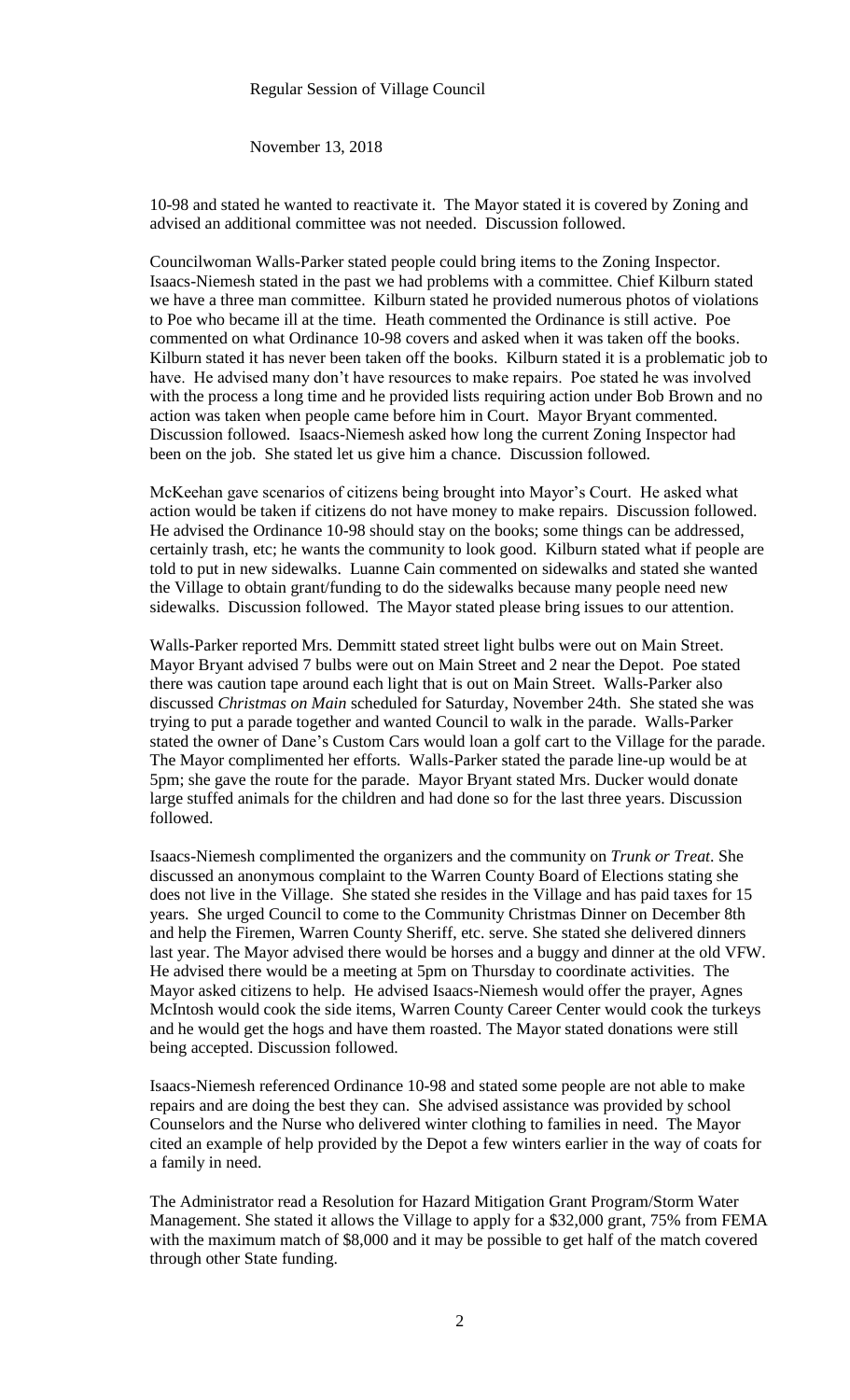November 13, 2018

Motion by Zorn to suspend the rules and waive three readings of Resolution #19-18; second by McKeehan. All yea by roll call. Motion by Zorn to adopt Resolution #19-18, authorizing Hazard Mitigation Program grant application submission and participation; second by McKeehan. All yea by roll call.

Police Chief Kilburn advised early in 2018, he applied for a \$50,000 sign grant for Salem Township and included the Village of Morrow. The grant was approved and signs are on the way. He stated thanks are due to Ralph Blanton and Susan Ramsey of Salem Township. The Chief would like the two municipalities to work together cooperatively.

## **Public Forum**

Bev Massey inquired about the Cross Walk on Route 22 and 3. The Administrator stated a Permit application was submitted for the crossings and the Village is waiting for a response. Zorn also commented. A question was posed by Massey regarding the Zoning Inspector and asked if he wanted three people to assist him or is he handling it himself. She discussed the Plaza and the condition. Poe commented we should use our head and heart when making a decision. The Mayor commented the Zoning Inspector is working on the situation at the Plaza; it needs work, but he noticed some clean-up was done.

Poe asked who was asking questions about the Isaacs-Niemesh's residence. Isaacs-Niemesh explained a letter was also received by the Village last month. Discussion followed. Poe also asked about the status of the Water Plant and the wells. The Mayor advised 2 tanks were taken out for rehab and cleaning. Whitacre responded work has started; Plant 1 would be shut down in a few days.

Mrs. Cain thanked Administrator Whitacre for her work on obtaining grants and asked about the two catch basins on Route 22 and 3. She asked what would happen to the storm drain in front of the Church and the water flow. The Administrator explained 2 new catch basins would be installed, one at the bottom of the hill and one on Route 22 and 3 on the other side of the road near her property in the area of Virginia and Thompson. Whitacre stated the application is being prepared.

Jodi Williams discussed her water bills and asked for help with the large bill, several thousand dollars. Discussion followed. Adjustment credit was discussed and the Fiscal Officer explained how the credit was calculated initially. Williams stated the County would help with another credit on the sewer portion of the bill. The Fiscal Officer explained how the credit worked. The Mayor commented. She advised she spent \$6,500.00 for plumbing with Nixco for moving water lines. McKeehan commented on the Village contribution to move the water meter. He stated this was due to a property dispute. Williams stated she was denied access to her meter. Discussion followed. The Mayor asked the amount of the water bill prior to the leak. Williams responded. The Fiscal Officer explained how the credit was calculated. Discussion followed.

Motion by Isaacs-Niemesh to allow an additional water credit for Williams; second by McKeehan. All yea by roll call.

## **Reports / Legislation from Village Officials Cont'd**

Fiscal Officer Powell advised the bank deposited the Mayor's Court Petty Cash; the \$19 Petty Cash fund is needed. We need to write a check to get the petty cash back.

Motion by McKeehan to make the necessary adjustment of \$19 for Petty Cash. All Council was in agreement.

Powell discussed the Special Public Meeting for the 2019 Appropriations Budget in December. She requested it be held at 7pm on December 11, 2018 following the Regular Council Meeting. All were in agreement.